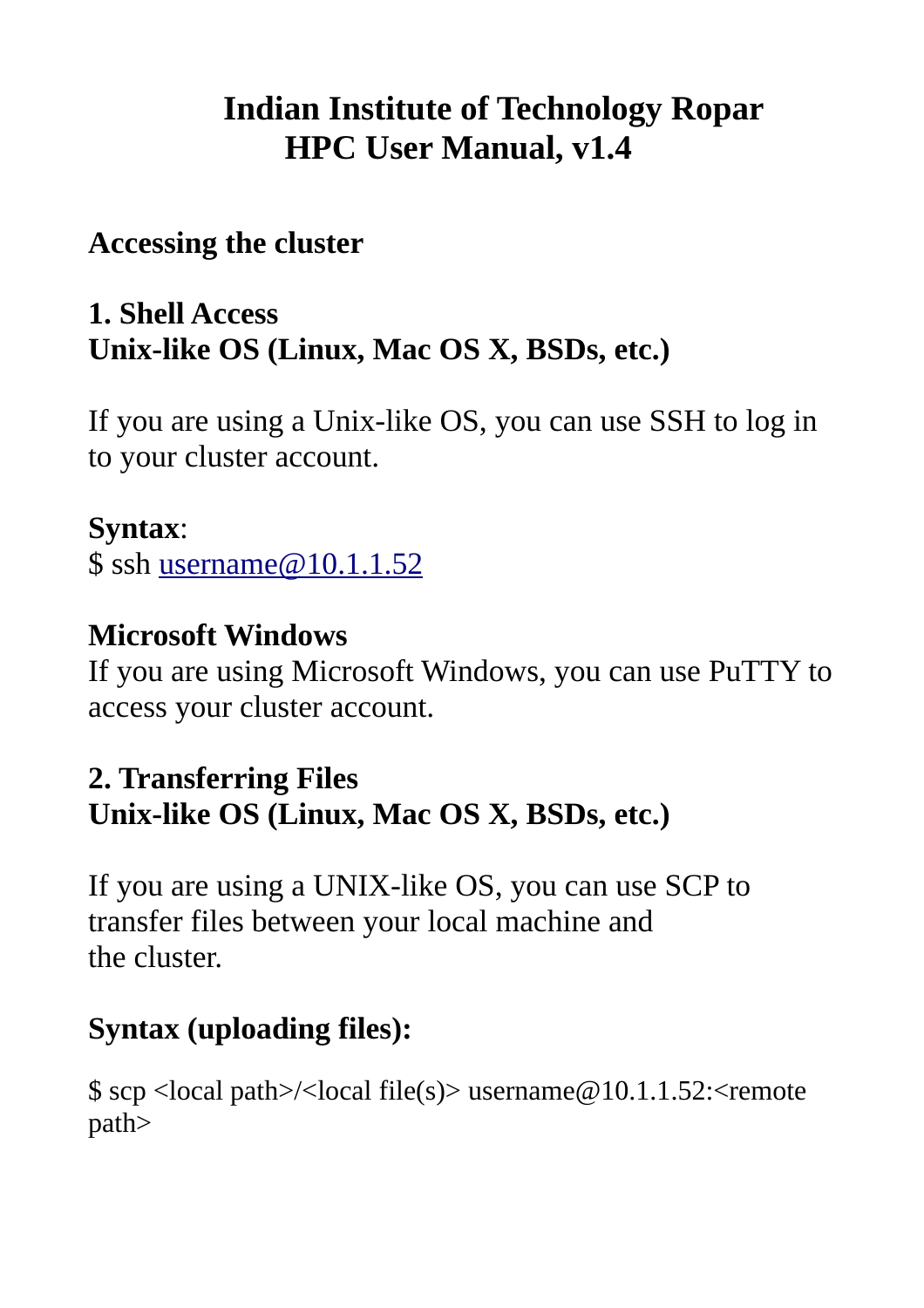# **Syntax (downloading files):**

\$ scp username $@10.1.1.52$ : < remote path > / < remote file(s) > <local path>

#### **Microsoft Windows**

If you are using Microsoft Windows, you can use PSCP that comes bundled with PuTTY. It follows

a syntax similar to SCP, as mentioned above. Alternatively, you can use WinSCP for a GUI based option.

## **Available Software**

LAMMPS GAMESS CPMD Gaussian 09 (Department Licensed) VASP (Group Licensed)

#### **Instructions for running programs**

> No program shall be run directly on any of the nodes.

> You need to write a jobscript for running any of your programs, be it parallel or serial code.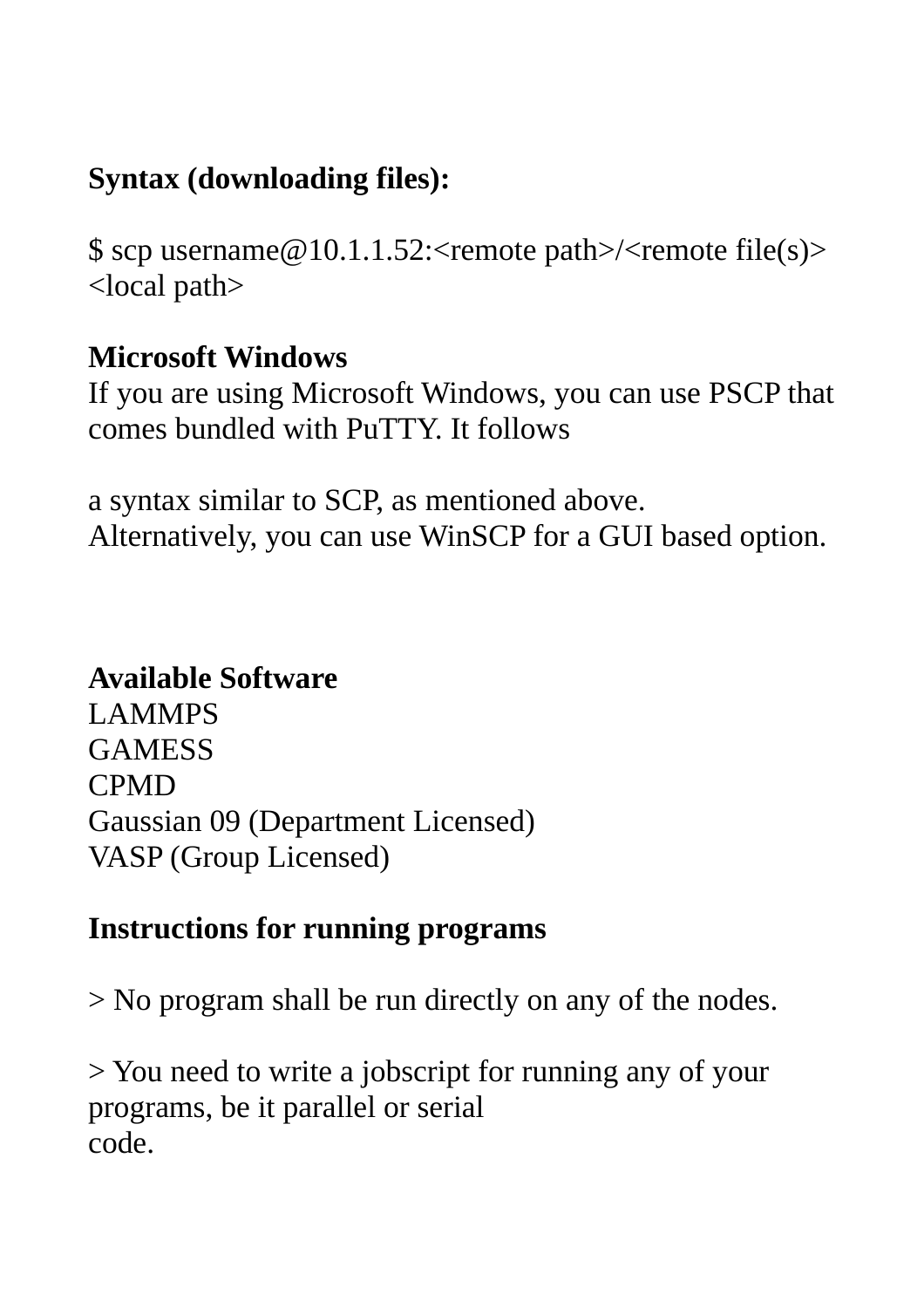> You need to specify the number of CPU cores and the required wall time (time that youwant the job to run for) in the jobscript.

> Note: If your job exceeds the walltime, it will be automatically killed by the server.

> Use the qsub command to submit the jobscript to the server.

### **Syntax:**

\$ qsub jobscript.sh

Here's a **sample jobscript** for your reference. You can save it with any name (with or withoutextension), that you want. Though, a good convention is to name it jobscript.sh:

```
#!/bin/bash
#PBS l nodes=1:ppn=1
#PBS -l walltime=02:00:00
#PBS -e "$PBS_JOBID".err
#PBS -o "$PBS_JOBID".out
echo "PBS job id is $PBS_JOBID"
echo "PBS nodefile is at $PBS_NODEFILE"
NPROCS=$(wc -l < "$PBS_NODEFILE")
echo "NPROCS is $NPROCS"
cat "$PBS_NODEFILE" > nodes
mpirun -machinefile "$PBS_NODEFILE" -np "$NPROCS"
/apps/gcc/vasp.4.6/vasp
```
# **Queues**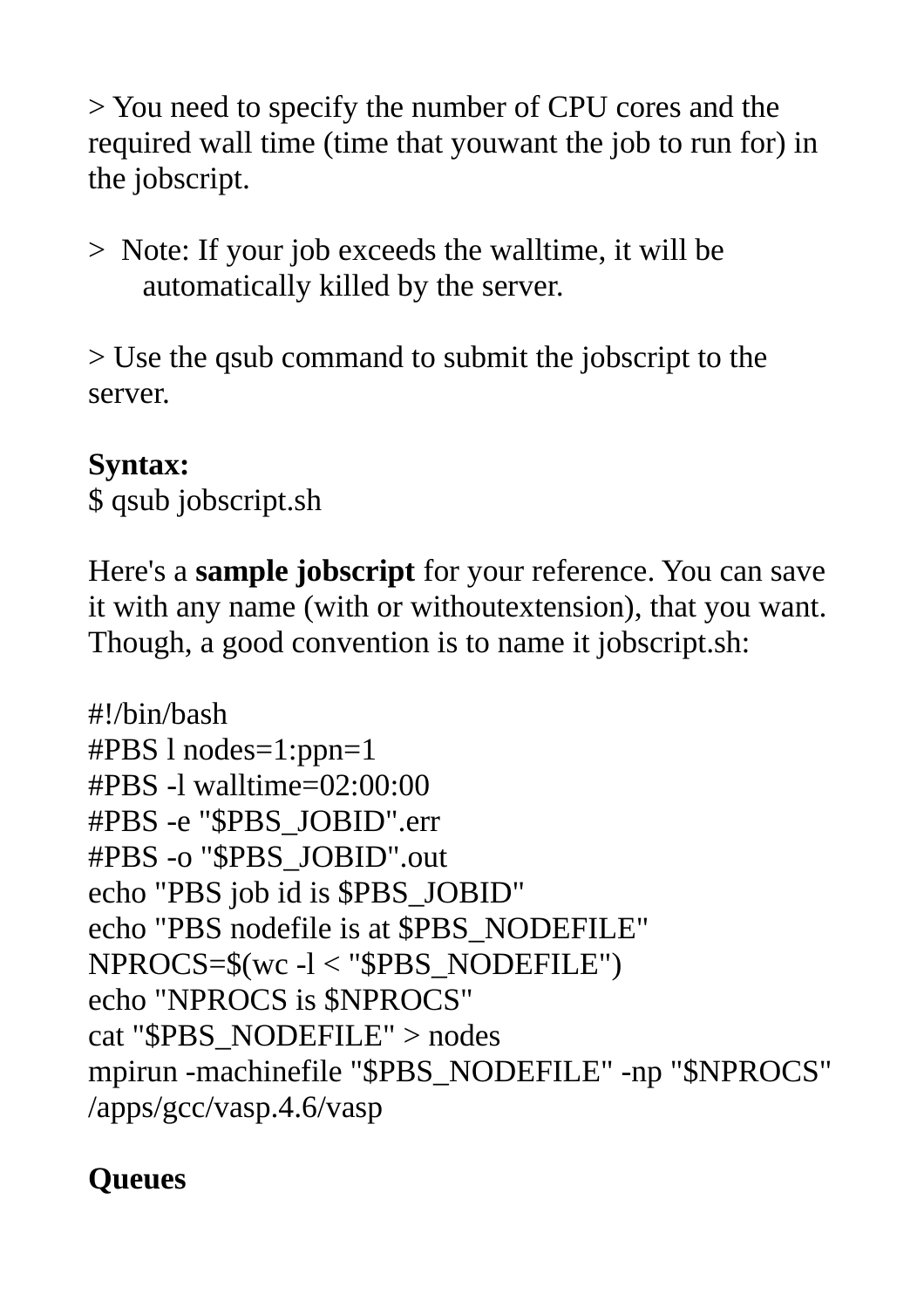As a fair usage policy, the following types of queues (see table below) have been implemented as of now. Depending on the number of CPU cores specified in your jobscript, your job will be automatically assigned to one of the queues specified in the table given below.

 **>** Jobs will be run on a First Come, First Served basis. **>** If your jobscript doesn't satisfy any of the contraints specified in the following table, itwill be rejected by the server.

• If enough free resources aren't available in the cluster, your job will have to wait in the"Idle Jobs" queue.

• If you submit more jobs than are permissible as per the "Run/user" column below,

your job will be deferred to the "Blocked Jobs" queue.

| $\bf No.$ of<br>$ $ CPU<br>cores | $ \textcolor{red}{\mathrm{Time}} $<br>(hours | Max.<br>no.<br><b>of</b><br><b>CPU</b><br>Core | Min.<br>no.of<br><b>CPU</b><br>Core | er        | <b>Run/us Queue/us Nodeset Queu</b><br>er |        | e      |
|----------------------------------|----------------------------------------------|------------------------------------------------|-------------------------------------|-----------|-------------------------------------------|--------|--------|
|                                  | 240                                          |                                                |                                     | <b>20</b> | <b>20</b>                                 | serial | serial |
| <b>20</b>                        | <b>120</b>                                   | 20                                             | <b>20</b>                           | 4         | 4                                         | ompq   | ompq   |

#### **Node reservation:**

5 nodes (100 cores) are reserved for the serial queue. This includes the 2 GPU nodes as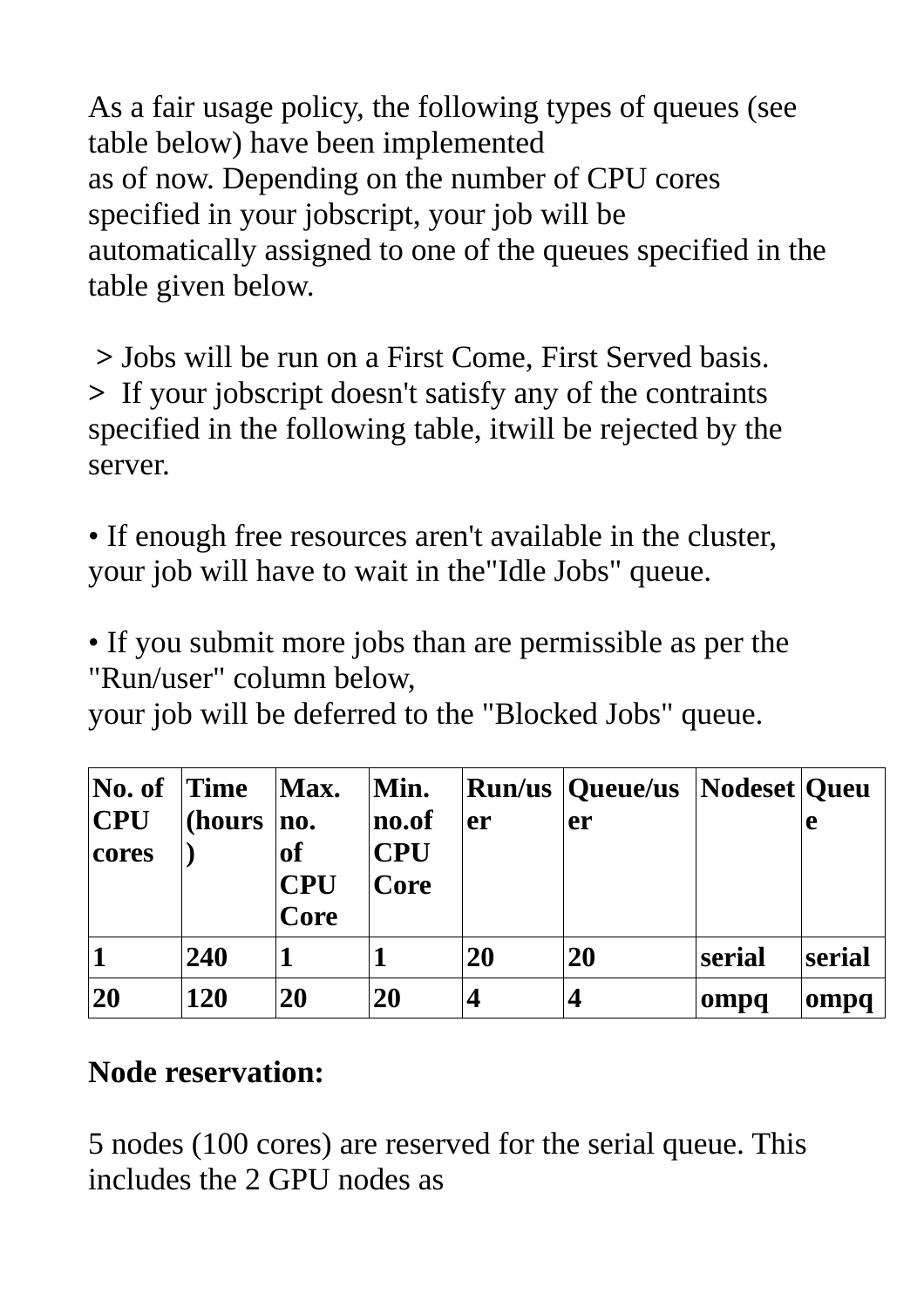well.

Rest of nodes are reserved for the ompq queue.

## **Job management**

Apart from the "qsub" command that you have already been introduced to, the following commands will come in handy for you.

To see the status of all jobs, you can use either of these commands: \$ showq or \$ qstat -a

To see detailed information regarding a job, you can use: \$ checkjob <jobid>

To cancel a submitted job, you can use: \$ canceljob <jobid>

To see the estimated start/complete time for a job, you can use:

\$ showstart <jobid>

## **Cluster Information**

| <b>Total .NO of nodes</b>  | 34                 |
|----------------------------|--------------------|
| $\bf{No.}$ of master nodes |                    |
| No. of compute nodes       | 30 (28 CPU, 2 GPU) |
| No. of storage nodes       |                    |